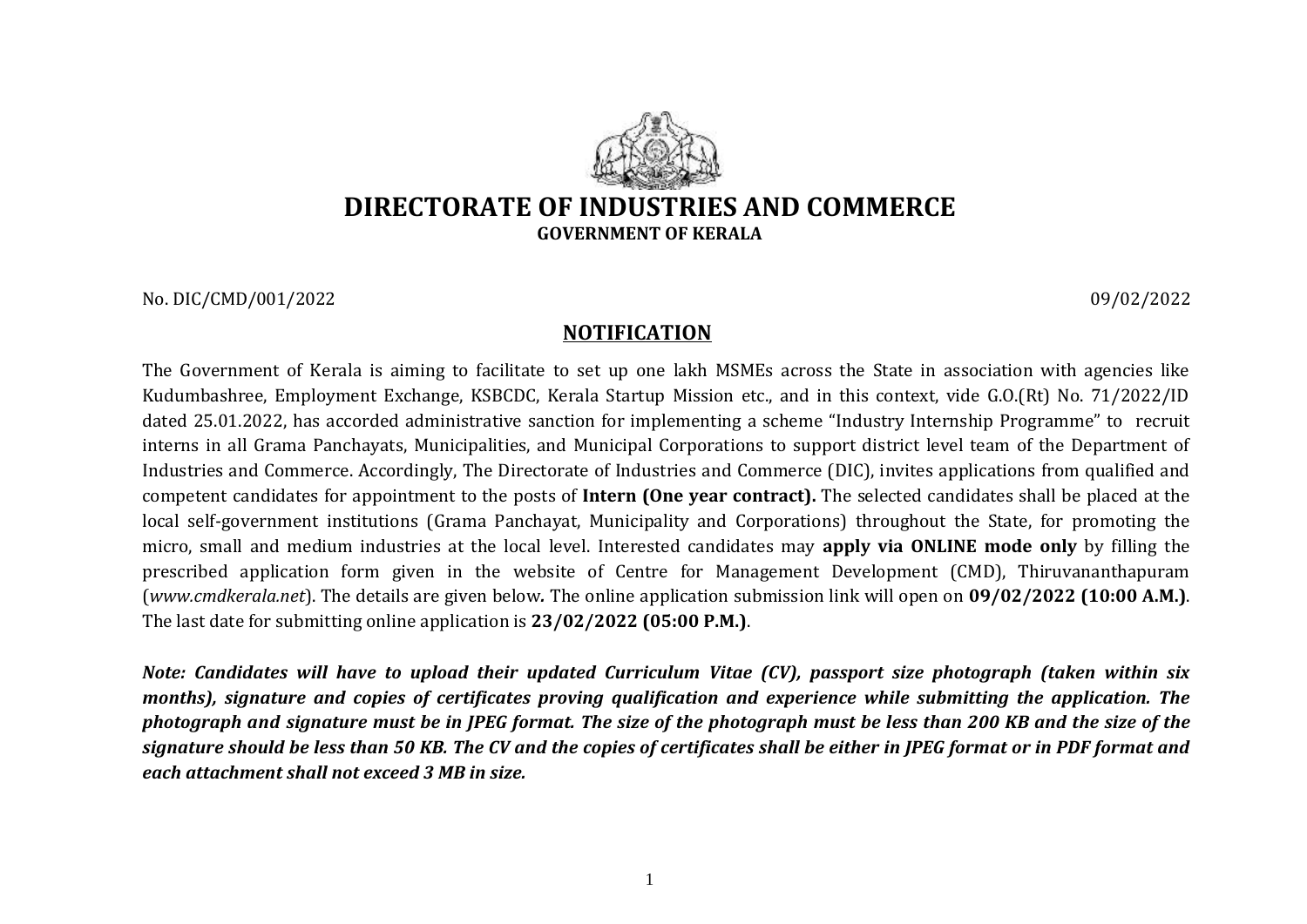## **DETAILS OF POST**

The details regarding the qualification and experience required, number of vacancies, age limit and remuneration are given in the table below.

| Sl.<br>No. | <b>Post</b> | No. of<br>vacancies | <b>Educational Qualification</b> | <b>Work Experience</b>             | Age as on<br>01.02.2022 | <b>Consolidated</b><br>Remuneration<br>per month |
|------------|-------------|---------------------|----------------------------------|------------------------------------|-------------------------|--------------------------------------------------|
|            | Intern      | 1155                | <b>B.Tech or MBA</b>             | Prior work experience is desirable | 18 to 30<br>years       | $Rs. 20,000/-$                                   |

## **Note:**

- 1. *The selection process will be conducted district wise and candidates shall apply for only one district for appointment. (The district wise vacancy is mentioned below)*
- 2. **Candidates having required qualification need only apply.**
- 3. The selected candidates will have to work under the supervision of the Industries Extension Officer of the Directorate of Industries and Commerce in a local body with the convergence of the local body, under the general guidance of the General Manager of the respective District Industries Centre.
- 4. The performance of the selected candidates will be evaluated monthly based on metrics decided by the Directorate of Industries and Commerce. The Directorate of Industries and Commerce is vested with the authority to cancel the contract of interns who do not meet the performance benchmarks set by the Directorate of Industries and Commerce.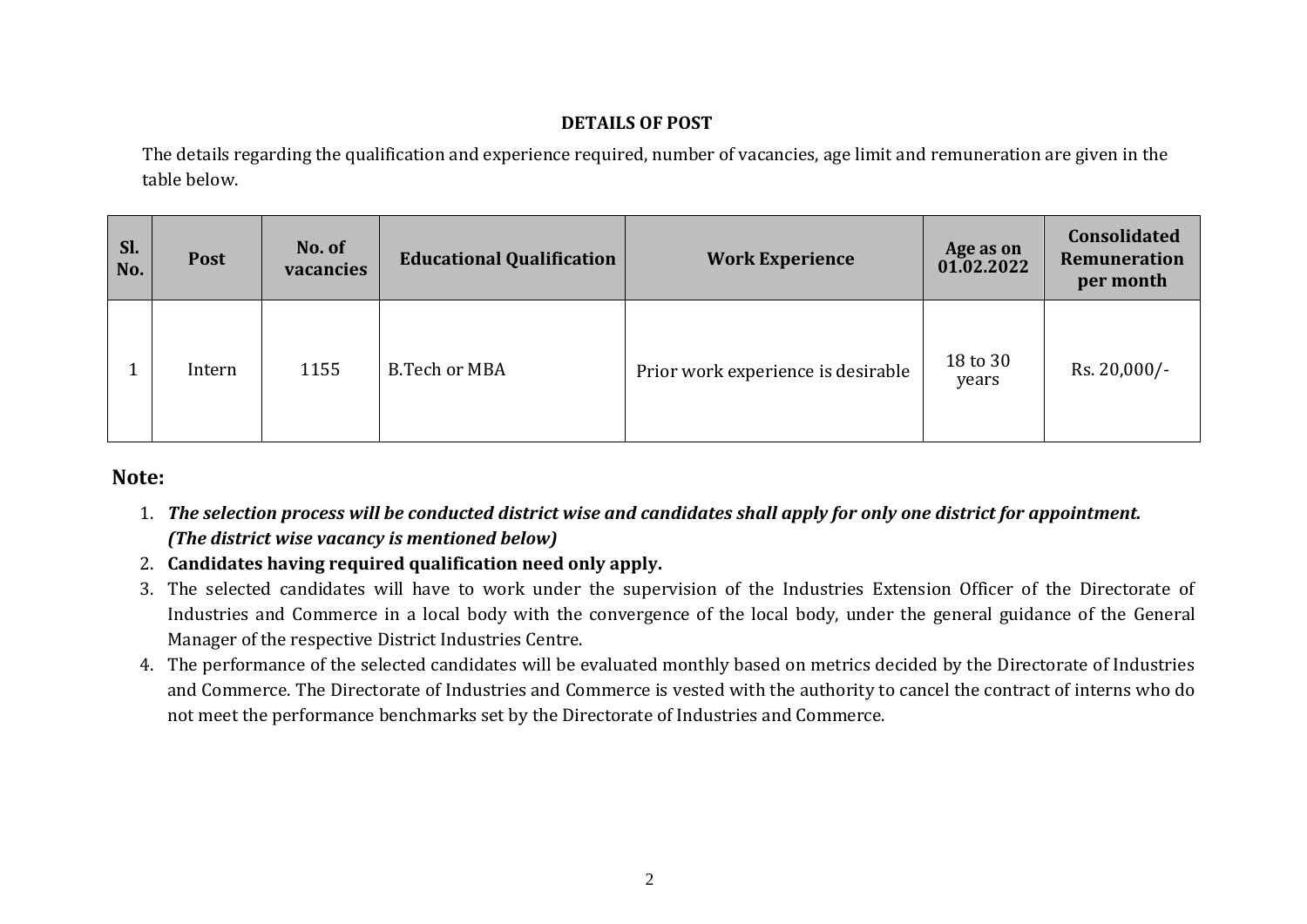| <b>District wise Vacancy of Interns</b> |                         |                |  |  |  |
|-----------------------------------------|-------------------------|----------------|--|--|--|
| Sl. No.                                 | <b>Name of District</b> | <b>Vacancy</b> |  |  |  |
| $\mathbf{1}$                            | Thiruvananthapuram      | 86             |  |  |  |
| 2                                       | Kollam                  | 79             |  |  |  |
| 3                                       | Pathanamthitta          | 61             |  |  |  |
| $\overline{4}$                          | Alappuzha               | 86             |  |  |  |
| 5                                       | Kottayam                | 84             |  |  |  |
| 6                                       | Idukki                  | 56             |  |  |  |
| 7                                       | Ernakulam               | 115            |  |  |  |
| 8                                       | Thrissur                | 105            |  |  |  |
| 9                                       | Palakkad                | 103            |  |  |  |
| 10                                      | Malappuram              | 122            |  |  |  |
| 11                                      | Kozhikode               | 90             |  |  |  |
| 12                                      | Wayanad                 | 29             |  |  |  |
| 13                                      | Kannur                  | 94             |  |  |  |
| 14                                      | Kasaragod               | 45             |  |  |  |
|                                         | <b>Total</b>            | 1155           |  |  |  |

## **General Instructions**

1. **Candidates should apply through Online mode only.**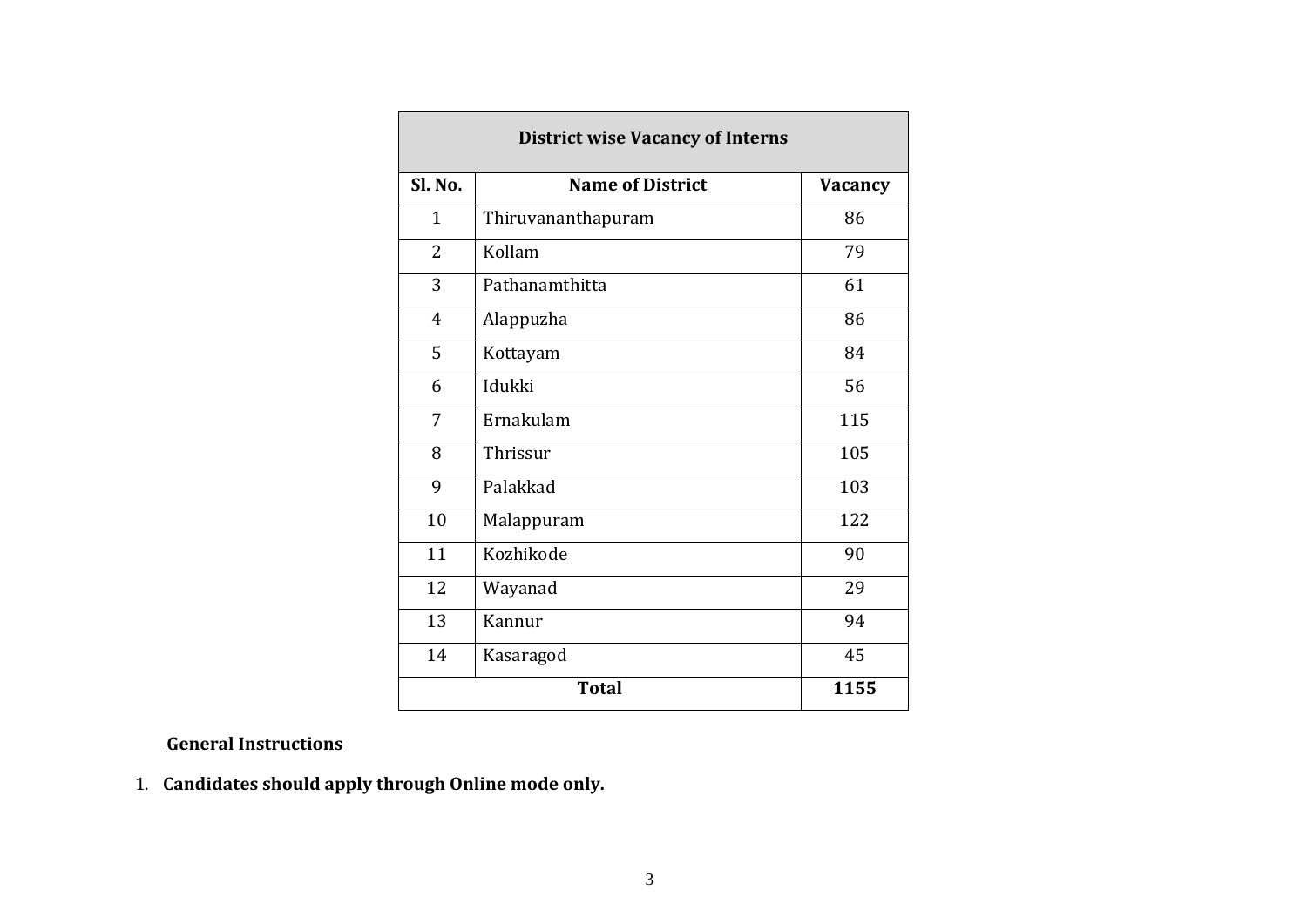- 2. **Applications will not be received at any office under the Directorate of Industries and Commerce. Applications sent by post or email to any office under the Directorate of Industries and Commerce will not be considered for the recruitment process.**
- 3. Selection Process will be done through written test and interview and the Directorate of Industries and Commerce has the right to decide whether the written test is needed or not, based on the number of applications received in the district against the vacancy in the district.
- 4. The selected interns will have to sign an agreement with the Director of Industries and Commerce.
- 5. The Director of Directorate of Industries and Commerce reserves the right to cancel the notification at any stage.
- 6. Please note that no change of application data will be permitted at any stage after completion of registration process of the online application. Merely applying for the post and being shortlisted in the subsequent processes does not imply that a candidate will necessarily be offered employment. No request for considering the candidature under any category/post other than the one in which applied will be entertained.
- 7. Educational qualifications should be from a University/ Institution/ Board recognized by Govt. of India/approved by Govt. Regulatory Bodies.
- 8. The candidate must possess valid Degree/PG Certificate/Provisional Certificate of the necessary qualification at the time of submission of application.
- 9. Have a valid personal email ID and mobile no., which should be kept active till the completion of this Recruitment Process. All official communication will be sent to the registered e-mail id of the candidate.
- 10. Candidates are advised to carefully fill and verify the details filled in the online application themselves as no change will be possible/ entertained after the submission.
- 11. The Name of the candidate should be spelt correctly in the application as it appears in the Certificates/Mark sheets/Identity proof. Any change/alteration found may disqualify the candidature.
- 12. Please note that all the particulars mentioned in the online application including Name of the Candidate, Category, Date of Birth, Address, Mobile Number, Email ID, qualification, experience etc. will be considered as final and no change/modifications will be allowed after submission of the online application form. Candidates are hence advised to fill in the online application form with utmost care as no correspondence regarding change of details will be entertained. CMD will not be responsible for any consequences arising out of furnishing of incorrect and/or incomplete details in the application or omission to provide the required details in the application form.
- 13. If the applicant possesses an equivalent qualification, he/she should also upload the equivalency certificate along with the qualification certificate or else the application will not be considered.